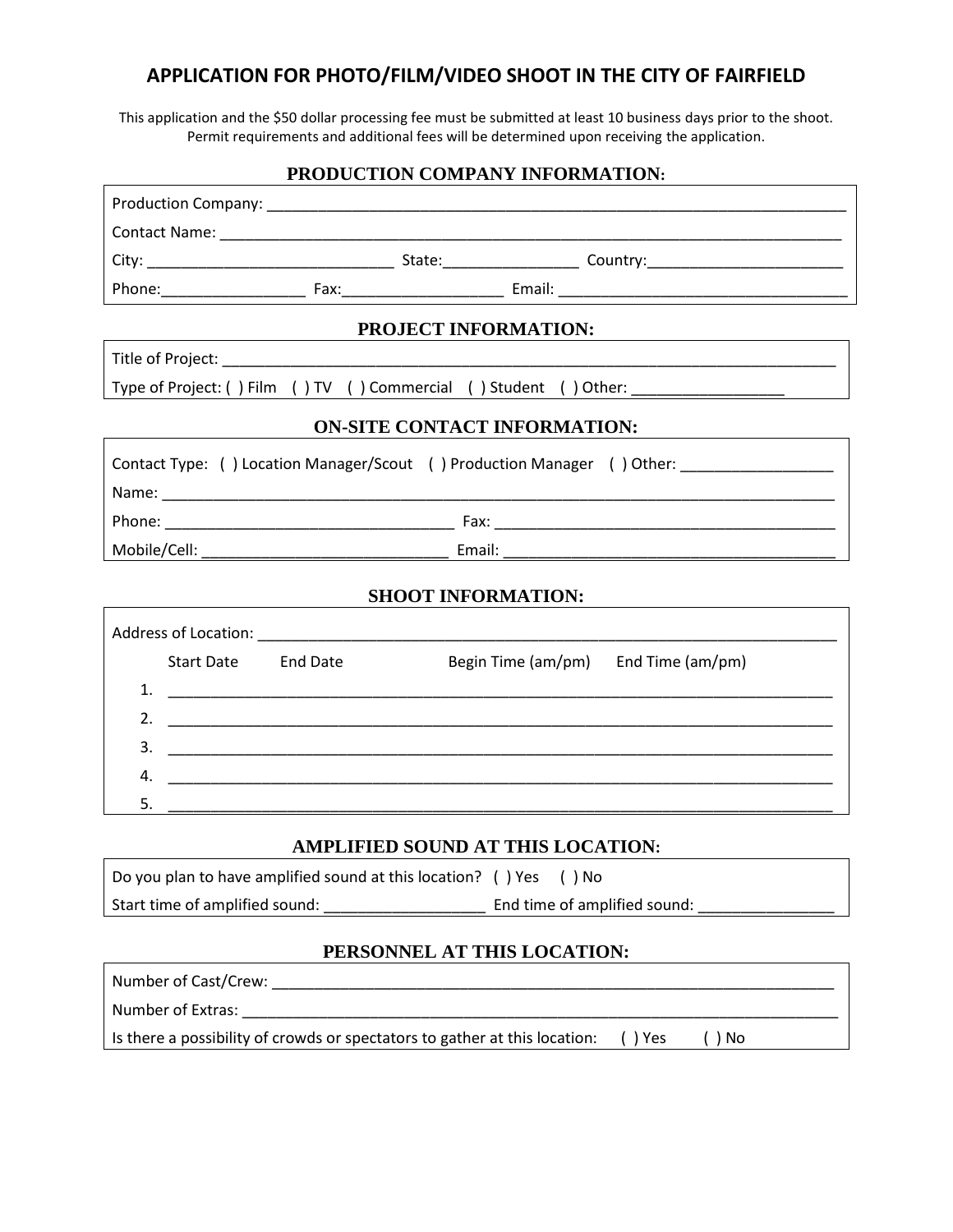## **VEHICLES & PARKING AT THIS LOCATION:**

| Number of Vehicles: Number of Vehicles:                  |  |  |  |
|----------------------------------------------------------|--|--|--|
| Cast/Crew Cars and Vans:<br>Trucks/Trailers/Motor Homes: |  |  |  |
| Cranes/Condors: ________________                         |  |  |  |
| Picture Cars: ___________________                        |  |  |  |
| Off-Street Parking Provided: _________                   |  |  |  |
| On-Street Parking Provided:                              |  |  |  |

#### **CONSTRUCTION ACTIVITIES AT THIS LOCATION:**

*City permits and inspections may be required based on the work being completed. Should building permits be required, contractor information will be collected at the issuance of the building permit.*

| Will there be any temporary structures, stages, tents to be erected on site? () Yes      | () No |
|------------------------------------------------------------------------------------------|-------|
| Will there be any interior or exterior modification of existing structures? () Yes () No |       |

#### **ADDITIONAL EFFECTS AT THIS LOCATION:**

*Specifications for all special effects will be required for review by the City's Fire Department.*

| Contact: | Phone: The control                                                                                                                                                                                                               |  |
|----------|----------------------------------------------------------------------------------------------------------------------------------------------------------------------------------------------------------------------------------|--|
|          | Type of Effects: () Pyrotechnics () Animals () Sirens/Noises () Explosions () Open Flames<br>() Use of Firearms () Aircraft () Simulated Crime () Car Chase () Stunt<br>() Smoke () Aerial () Sparks () Other (Please specify) : |  |
|          |                                                                                                                                                                                                                                  |  |

### **SPECIAL ASSISTANCE REQUESTED AT THIS LOCATION:**

| *Type of Assistance: () Street Closure () Traffic Control () Emergency Services () Security<br>$( )$ Fire $( )$ Water $( )$ Other |
|-----------------------------------------------------------------------------------------------------------------------------------|
|                                                                                                                                   |
|                                                                                                                                   |

The City of Fairfield will try to facilitate as many requests as possible. However, applications will be process in the order they are received.

Required Information at Application Submittal:

- ( ) Authorization from surrounding property owner(s)
- ( ) Insurance Liability Certificates (General Liability- \$1,000,000.00 Workers Compensation Coverage, Special Effects Liability - \$3,000,000.00).
- ( ) Site plan

\* Additional fees may apply to special assistance requests. Fees will be determined on a case by case basis. Street closure requests must go before the City Council. Please allow a minimum lead time of four weeks for street closure requests.